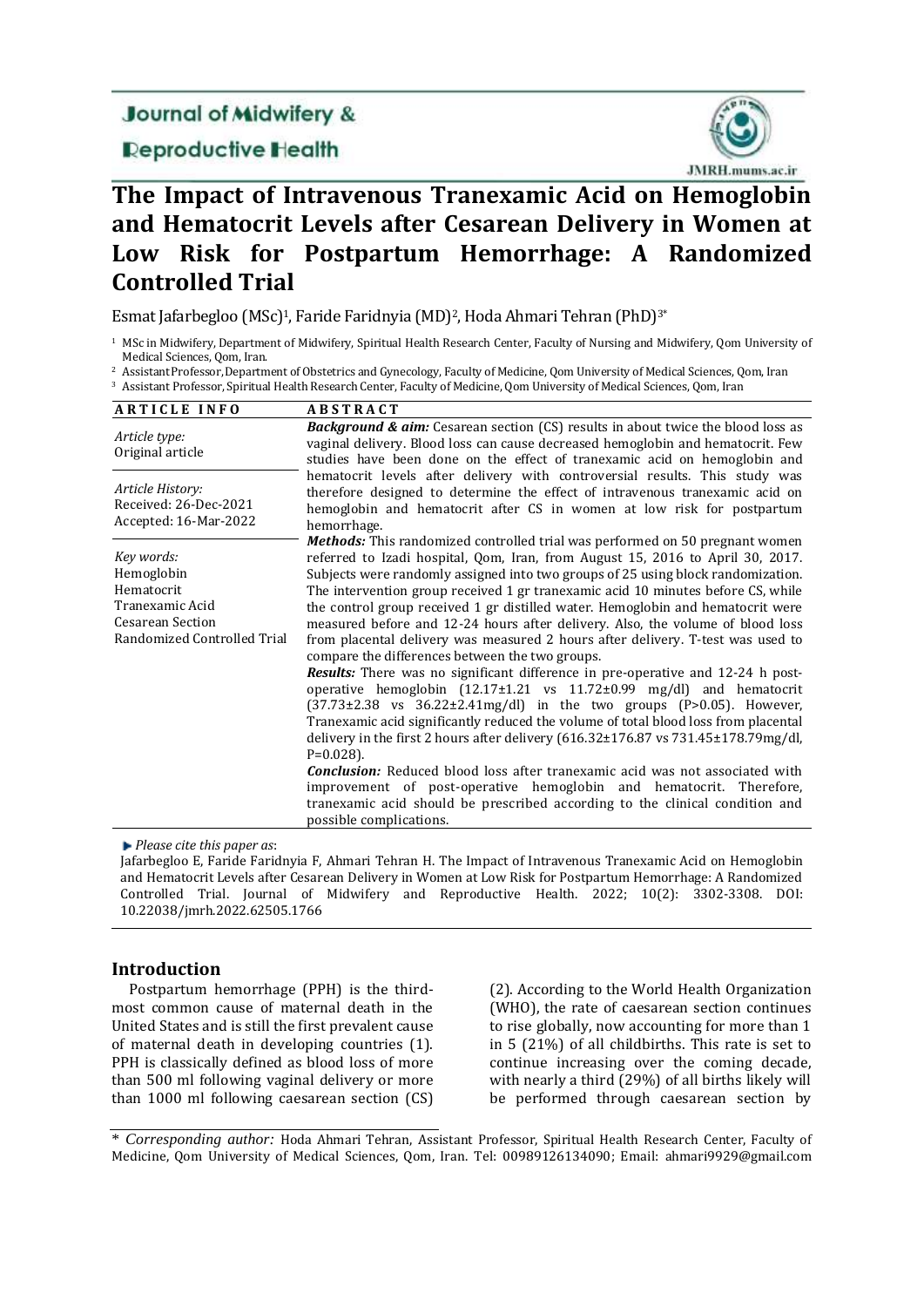2030 (3). Hemorrhage and anemia are serious complications of cesarean delivery. In order to decrease maternal morbidity and mortality caused by bleeding and hemoglobin drop, it is vital to reduce severe bleeding and anemia (4).

Antifibrinolytic agents, mainly tranexamic acid (TA), have been demonstrated to reduce blood loss and transfusion requirements in various surgical procedures, such as coronary artery bypass, scoliosis surgery and knee arthroplasty (4-11). Many randomized controlled trials and metaanalyses in the field of obstetrics have suggested that TA administration in women after vaginal or elective caesarean delivery reduces blood loss and the incidence of PPH (6, 12-22). But few studies have been done on the effect of tranexamic acid on hemoglobin and hematocrit levels after delivery. Some clinical trial studies have reported controversial results in this regard (6, 19, 23, 24). Therefore, this study was conducted to evaluate the effect of tranexamic acid on hemoglobin and hematocrit levels after cesarean delivery.

#### **Materials and Methods**

This randomized controlled trial (RCT) was conducted on 50 women undergoing cesarean section at Izadi Hospital, Qom, Iran, from August 15, 2016, to April 30, 2017. The study was approved by the ethics committee of Qom University of Medical Sciences (code No: MUQ.REC.1394.154). It was prospectively

**Figure1.** CONSORT Flowchart

registered in the Iranian Registry of Clinical Trials (code No: IRCT20091010002558N7.). Oral and written informed consent was obtained from all participants.

Pregnant women who wanted to undergo elective cesarean delivery by Pfannenstiel incision under spinal anesthesia were eligible for the study. Inclusion criteria were women aged 18–35 years with a singleton pregnancy at 38-42 weeks of gestation and blood pressure < 140/90 mmHg.

The women with pre-eclampsia, polyhydramnios, macrosomia, preterm labour, multiple pregnancies, placenta praevia, abruptio placenta, abnormal placenta, thrombophilia, anemia, coagulopathy, cardiovascular, renal, liver disorders and allergy to tranexamic acid were excluded from the study.

Considering that in the study of Movafegh (6), the mean of hemoglobin decline was  $1\pm0.4$  in the study group and  $1.8\pm0.7$  in the control group, regarding to 80 % power and 5 % probability of type 1 error, the sample size was calculated as 22 subjects in each group. Adjusting for drop out, recruitment target was set at 25 subjects per group. Figure 1 showed the summary of study's design.

$$
n = \frac{(Z_{1-\frac{\alpha}{2}} + Z_{1-\beta})^2 (\sigma_1^2 + \sigma_2^2)}{(\mu_1 - \mu_2)^2}
$$



*3303 J Midwifery Reprod Health. 2022; 10(2):3302-3308.*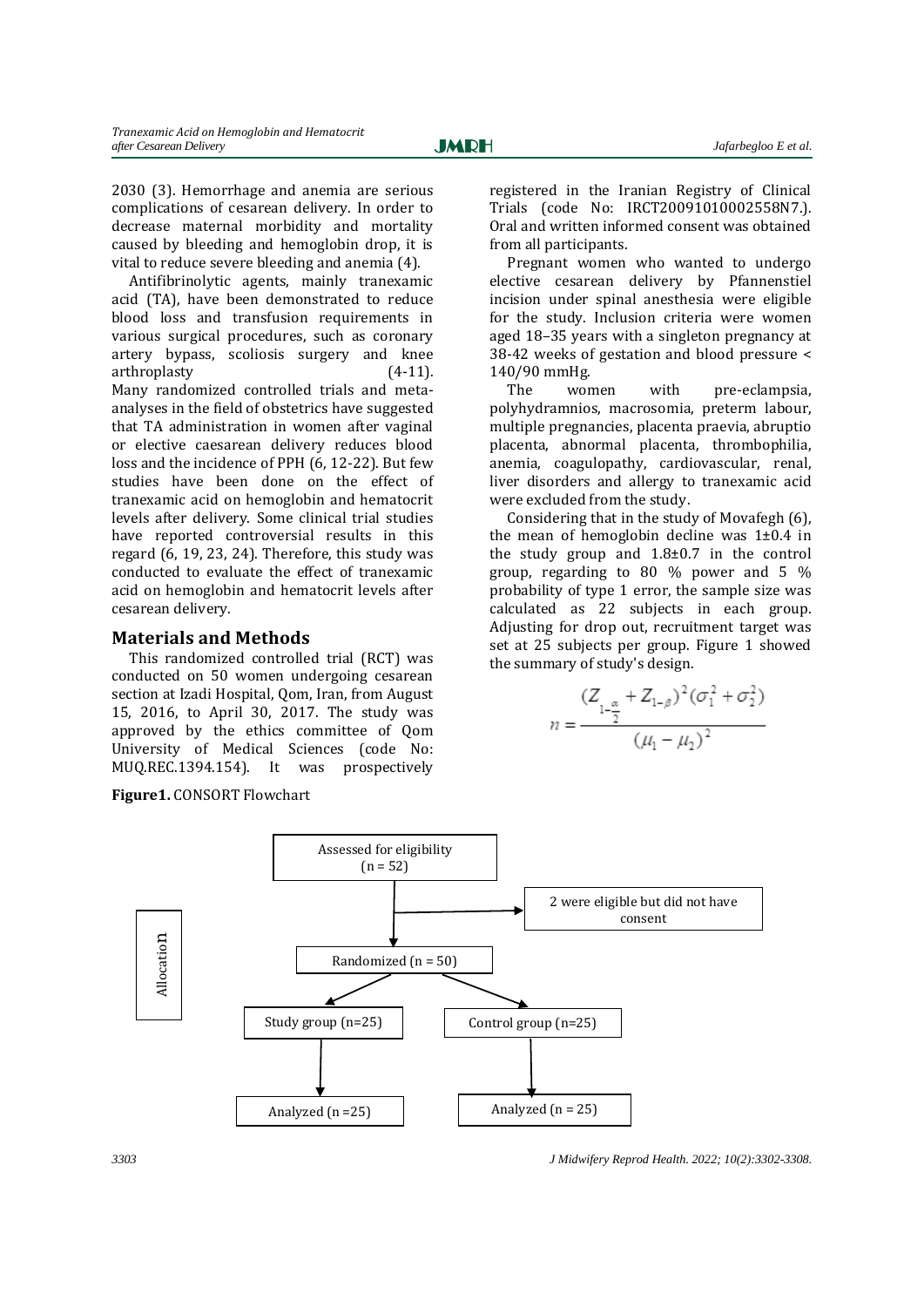**JMRH** 

 The women were randomly allocated into two groups of study and control based on the block randomization. Block size 4 was considered. So we have six quadruple blocks consisting of AABB, ABAB, BBAA, BABA, ABBA, BAAB. The selection of each block will also be random and will be done using dice. For example, if the number 3 is rolled in a dice, the BBAA block is considered, so the first two patients are assigned to treatment B and the next two patients to treatment A. The dice will be thrown ten times to complete the patients' assignment to treatment groups. Assignment of treatment to groups A and B will also be based on accident (coin toss).

Women in the study group (n=25) received 1 gr intravenous TA, 10 min before skin incision, and the control group (n=25) received 1 gr distilled water as placebo in 200 mL normal saline over 10 min. Two women were excluded from the study because they didn't have consent to participate in the study. TA was supplied in 2 × 500 mg/5 mL ampoules (made by kharazmi Pharmaceutical Company, Iran). The placebo comprised 2×5 ml distilled water ampoules (made by Shahid Ghazi Pharmaceutical Company, Tabriz, Iran).

To hide the medication allocation, two vials of the tranexamic acid and distilled water were placed in similar opaque sequentially numbered sealed packages by an operator room technician that not involved in sampling and analysis, who maintained the medication administration code. In this way, the data evaluators and participants were not aware about the study medication.

Haemoglobin and haematocrit levels were measured before and 12–24 h after cesarean delivery. Blood loss was measured from placenta delivery to two hours after cesarean section (blood and amniotic fluid before placenta delivery was not collected or measured). Blood-soaked gauzes, gowns, sheets and tampons were all weighted before and after use, and blood loss was estimated using the method adopted by Gai et al., as follows (5):

The volume of blood (mL) = (weight of used materials \_ weight of materials prior to use)/1.05 and then plus the volume included in the suction container after placental delivery.

Immediately after cesarean delivery, a sterile disposable plastic cover with known weight was placed under the mother to collect blood loss and then was weighted. An electronic scale (with a 1-g deviation range) was used for measuring the weight of gauzes, gowns, sheets and pads. All operation was done by the researcher. Collection of data was performed by one physician.

Both groups received 20 IU oxytocin in 1000 mL of normal saline over 20 min after placental delivery. The dose of received oxytocin and other additional uterotonic were recorded for both groups.

Vital signs (heart rate, blood pressure and respiratory rate) were recorded before, 1 and 2 hours after cesarean delivery. Complete blood count (CBC) was performed 12-24 h after delivery. Creatinine, BUN and urine analysis were performed before delivery, and 48-72 hours after delivery.

Data were analyzed by SPSS software (version 17) (IBM SPSS, New York, NY, USA). Ttest was used to compare the differences between the two groups described with 95 % confidence intervals (95 % CI). P< 0.05 was considered statistically significant.

#### **Results**

The women's characteristics were similar in the two groups, with no statistical difference between the two groups (Table 1).

No significant difference was found between the two groups in terms of pre-operative hemoglobin and hematocrit (12.17±1.21 vs 13.35± 1.37). The hemoglobin and hematocrit levels decreased slightly after CS in the two groups, but there was no statistical difference(p=0.43).

The mean of hemoglobin and hematocrit drop before and after the intervention was not significantly different between the two groups (Hb: 0.458±0.75 vs 0.945±1.25 and Hct: 1.508±2.41 vs 0.395±3.34) (Table2). Total blood loss from placental delivery to 2 h postpartum reduced in the study group, the two groups were significantly different in this regard  $(P = 0.028)$ (Table2).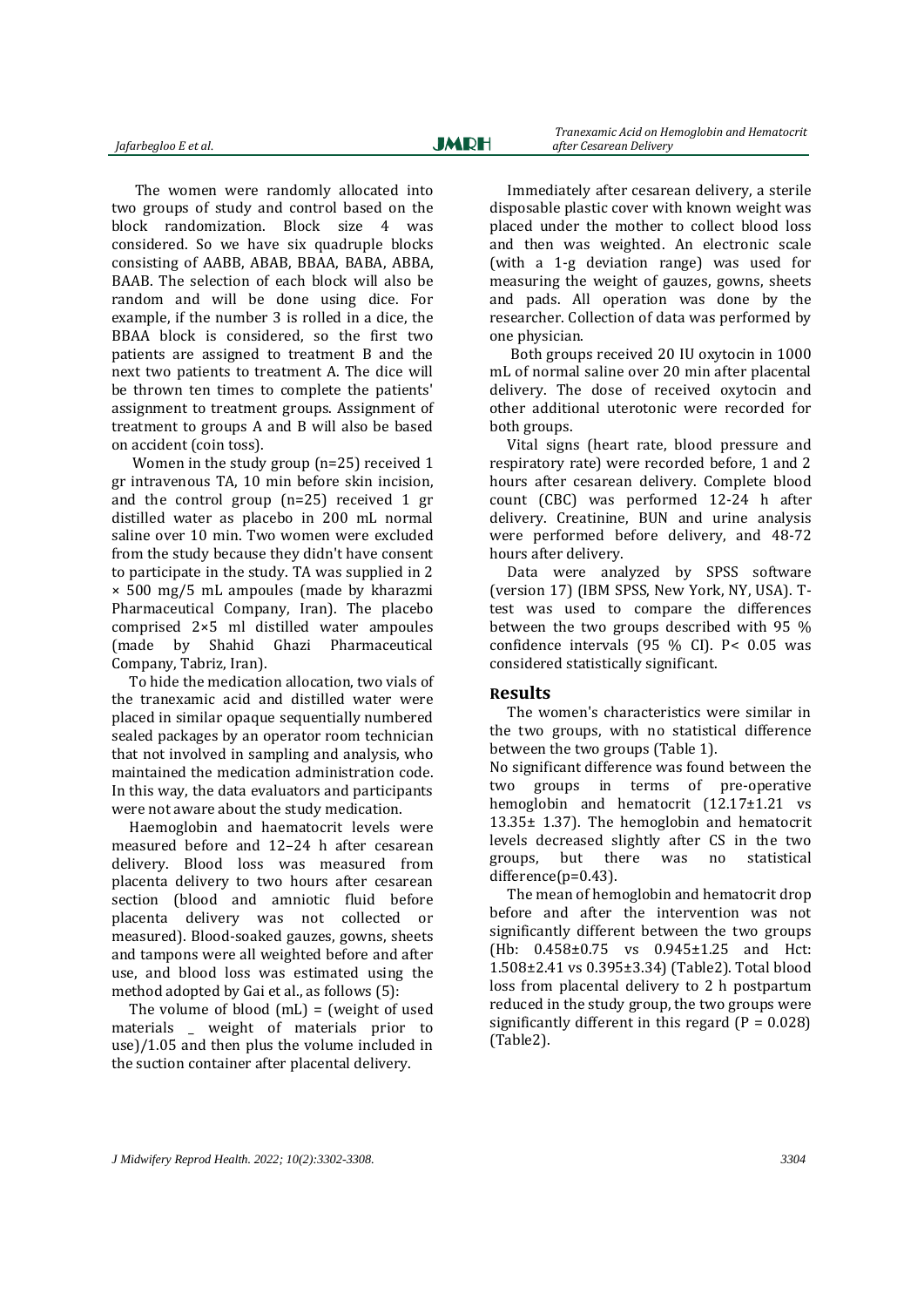**JMRH** 

| <b>Characteristics</b> | Study            | Control           | p-value |  |
|------------------------|------------------|-------------------|---------|--|
|                        | Mean±SD          | Mean±SD           |         |  |
| Age                    | 30.48±4.71       | 31.46±4.85        | 0.973   |  |
| Height                 | 159.76±5042      | $160.18 \pm 7.33$ | 0.894   |  |
| Weight                 | 64.92±14.45      | 67.71+14.18       | 0.906   |  |
| BMI                    | $25.31 \pm 4.94$ | $26.43 \pm 4.75$  | 0.930   |  |
| Weight gain            | $10.52 \pm 4.03$ | $12.72 + 4.07$    | 0.852   |  |
| Gravida                | $2.32 \pm 0.74$  | $2.29 \pm 0.80$   | 0.739   |  |
| Parity                 | $1.16 \pm 0.55$  | $1.13 \pm 0.61$   | 0.818   |  |
| Gestational age        | 38.24±0.436      | $37.83 \pm 1.76$  | 0.274   |  |
| Number of CS           | $1.21 \pm 0.50$  | $1.04 \pm 0.62$   | 0.563   |  |

#### **Table1**. The characteristics of women in the study and control groups

There was total reduction in blood loss by about 18.7 % in the study group.

There was no significant difference between the two groups in the BUN, Cr and urine analysis before and48-72h after CS (p=0.48).

There was no significant difference between the two groups in the vital signs (heart rates,

**Table 2.** The main outcomes in the two groups

respiratory rates and blood pressures) before and 1-2 hours after CS (p=0.12).

There was no significant difference between the two groups in the 1 and 5 minutes Apgar scores (p=0.62).

No side effects of tranexamic acid such as nausea, vomiting and diarrhea were reported in the study group.

| <b>Variables</b>                                | Study group      | Control group    | P value |  |
|-------------------------------------------------|------------------|------------------|---------|--|
|                                                 | (Mean±SD)        | (Mean±SD)        |         |  |
| Pre-operative Hb <sup>*</sup> level (mg/dl)     | $12.17 \pm 1.21$ | $13.35 \pm 1.37$ | 0.456   |  |
| 12-24 h post-operative Hb level (mg/dl)         | $11.72 \pm 0.99$ | $11.41 \pm 1.6$  | 0.43    |  |
| Mean Hb drop before and after intervention      | $0.458 \pm 0.75$ | $0.945 \pm 1.25$ | 0.11    |  |
| Pre-operative Hct** level(%)                    | $37.73 \pm 2.38$ | $37.70 \pm 3.45$ | 0.17    |  |
| 12-24h post-operative Hct level (%)             | $36.22 \pm 2.41$ | $37.31 \pm 3.04$ | 0.15    |  |
| Mean Hct drop before and after intervention     | $1.508 \pm 2.41$ | $0.395 \pm 3.34$ | 0.42    |  |
| Total blood loss from placental delivery to 2 h | 616.32±176.87    | 731.45±178.79    | 0.028   |  |
| postpartum(ml)                                  |                  |                  |         |  |

\*Hb: hemoglobin \*\*Hct: hematocrit

There were no episodes of thrombosis in the study group 24h after delivery.

No PPH was reported and no blood transfusion was needed in the two groups.

Additionally, there was no statistical difference between the two groups in the additional uterotonic drugs (P=0.75).

#### **Discussion**

In this study, the effect of tranexamic acid on hemoglobin and hematocrit levels after cesarean delivery was investigated. The findings of the present study demonstrated that administration of 1 gr intravenous tranexamic acid 10 min before skin incision didn't cause a significant difference between the two groups in 12-24 h

post-operative hemoglobin and hematocrit levels. There was total reduction in blood loss by about 18.7% in the study group. According to some studies, reduction in total blood loss in the study group was about 17% and 18% (5,12).

There are few studies on the effect of tranexamic acid on hemoglobin and hematocrit levels after delivery.

A similar study by Mirghafoorvand et al. (23) entitled as "The Effect of Intravenous Tranexamic Acid on Hemoglobin and Hematocrit Levels after Vaginal Delivery" Reported that the mean of hemoglobin level before and after the intervention was not significantly different between the two groups . But the mean of hematocrit loss was lower in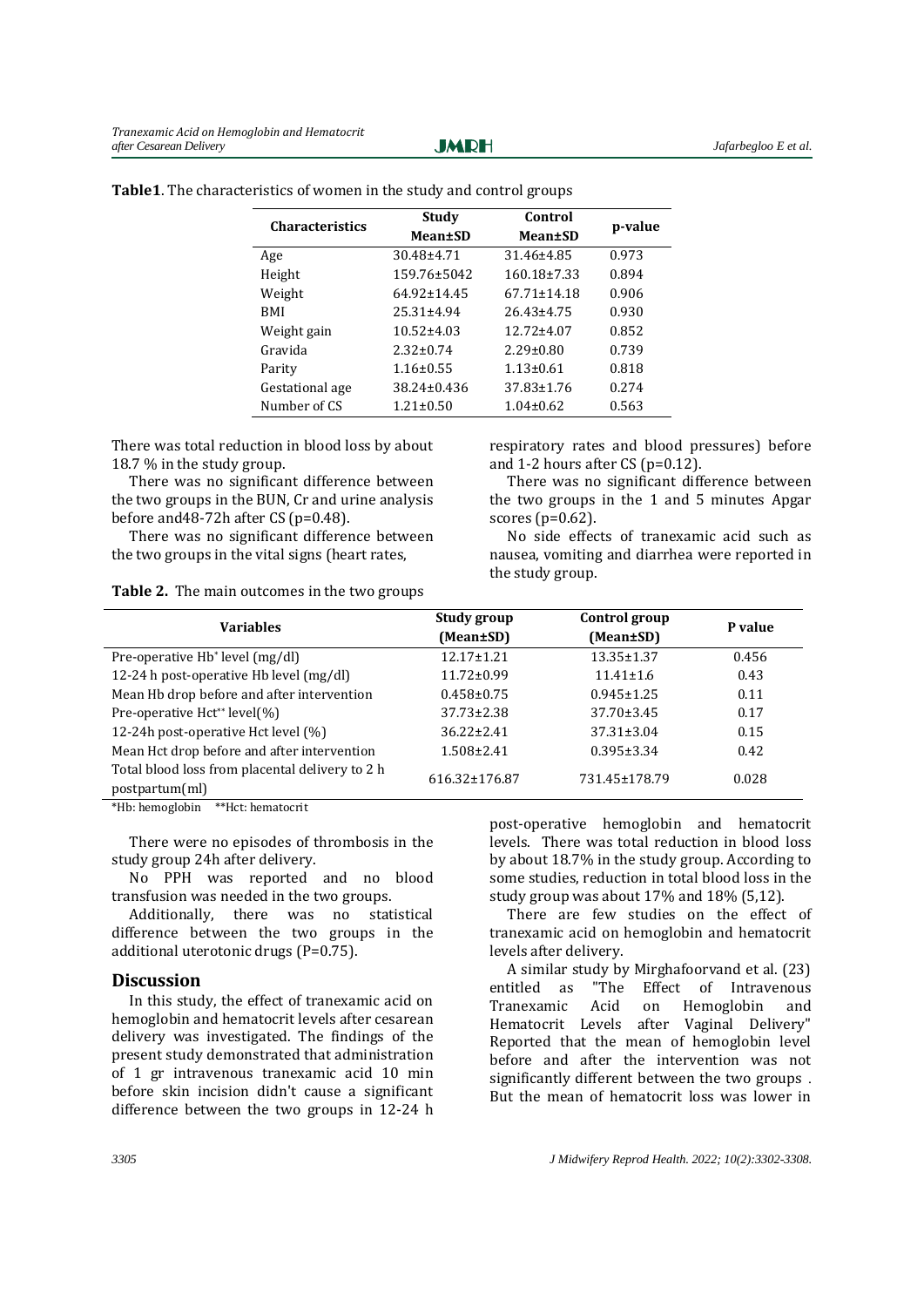the intervention group than control group  $(p=0.03)$ .

In the study by Loic Sentilhes et al. (4), in addition to prophylactic oxytocin, 1 gr of tranexamic acid or placebo was administered intravenously after delivery. They showed that among women with vaginal delivery who received prophylactic oxytocin, the use of tranexamic acid did not result in a rate of postpartum hemorrhage of at least 500 ml that was significantly lower than the rate with placebo. Also, there was no statistically significant difference between the two groups in peripartum change in haemoglobin and haematocrit levels. These results were consistent with the results of the present study.

In the study of Movafegh et al. (6), 10 mg/kg tranexamic acid was administered 20 minutes before skin incision at cesarean delivery. Blood loss was significantly lower in the TA group than in the control group. Also, there was no significant difference between the study group and control group in pre-operative and 24 hours post-operative haemoglobin levels. These results were similar to the findings of the present study.

Irene ray et al. (19) in their study administered 1 gr IV tranexamic acid 20 min before skin incision at caesarean delivery and found that the mean intra-operative and postpartum blood loss was significantly lower in the study group than the control group. The difference between the pre-operative and postoperative hemoglobin levels was significantly lower in the study group than the control group. The decrease in hemoglobin level in the study group could be due to the fact that, the mean of pre-operation hemoglobin was 10.33±1.26 mg/dl in the study group and 9.80±1.34 mg/dl in the control group (p=0.05). This may be due to the fact that the hemoglobin level in the control group was lower from the beginning of the study.

The study of Amr yehia et al. (24) aimed to evaluate the efficacy of tranexamic acid in reduction of blood loss during and after cesarean section. Twenty-four hours' postoperative hemoglobin and hematocrit levels were significantly higher in the study group compared to controls. These results may be due to the fact that they injected tranexamic acid after delivery of the baby. We hypothesized that this may be due to the time of tranexamic acid administration.

According to the results of the present study, there were no abnormalities in CBC, urinalysis, renal function tests before or after tranexamic acid administration. These results were comparable with some other studies (5,6,19).

Also, in the present study, no significant abnormal vital signs occurred after TA administration. This has been confirmed by other studies (5,6,15,19).

According to the present study, the side effects of intravenous tranexamic acid such as nausea, vomiting and diarrhea were similar in the two groups. These results were similar to the findings of previous studies (19).

No PPH was reported in the present study. The patients with blood loss more than 1000 ml were defined as PPH in our study. While, PPH has been defined as blood loss more than 400 ml in the studies of Gai et al. (5) and Yang et al. (25) and more than 500 ml in the study of Jianjun Xu et al. (15).

Additionally, administration of oxytocin and other uterotonic drugs were not statistically different in the two groups. While, in the study of Movafegh et al., oxytocin administration was significantly less in the study group compared to the control group (6).

The incidence of thrombosis during pregnancy and puerperium is 5–6 times higher than that in the general population. When the antifibrinolytic drug tranexamic acid is administered, the increased risk of thrombosis should be considered, especially in the CS postpartum women (5,18). In the current study, no signs of thrombosis were found in the mothers. Similar results were reported in other studies (5,6,8,15,19).

The results in the present study demonstrated that TA can be used safely without increasing the occurrence of thrombosis, but still more researches are needed in this regard.

The safety of giving TA (1 g) while the fetus is still in utero was an important concern. As a consequence, the neonatal outcome was accurately evaluated by a neonatologist. In the current study, there was no significant difference between the two groups in 1 and 5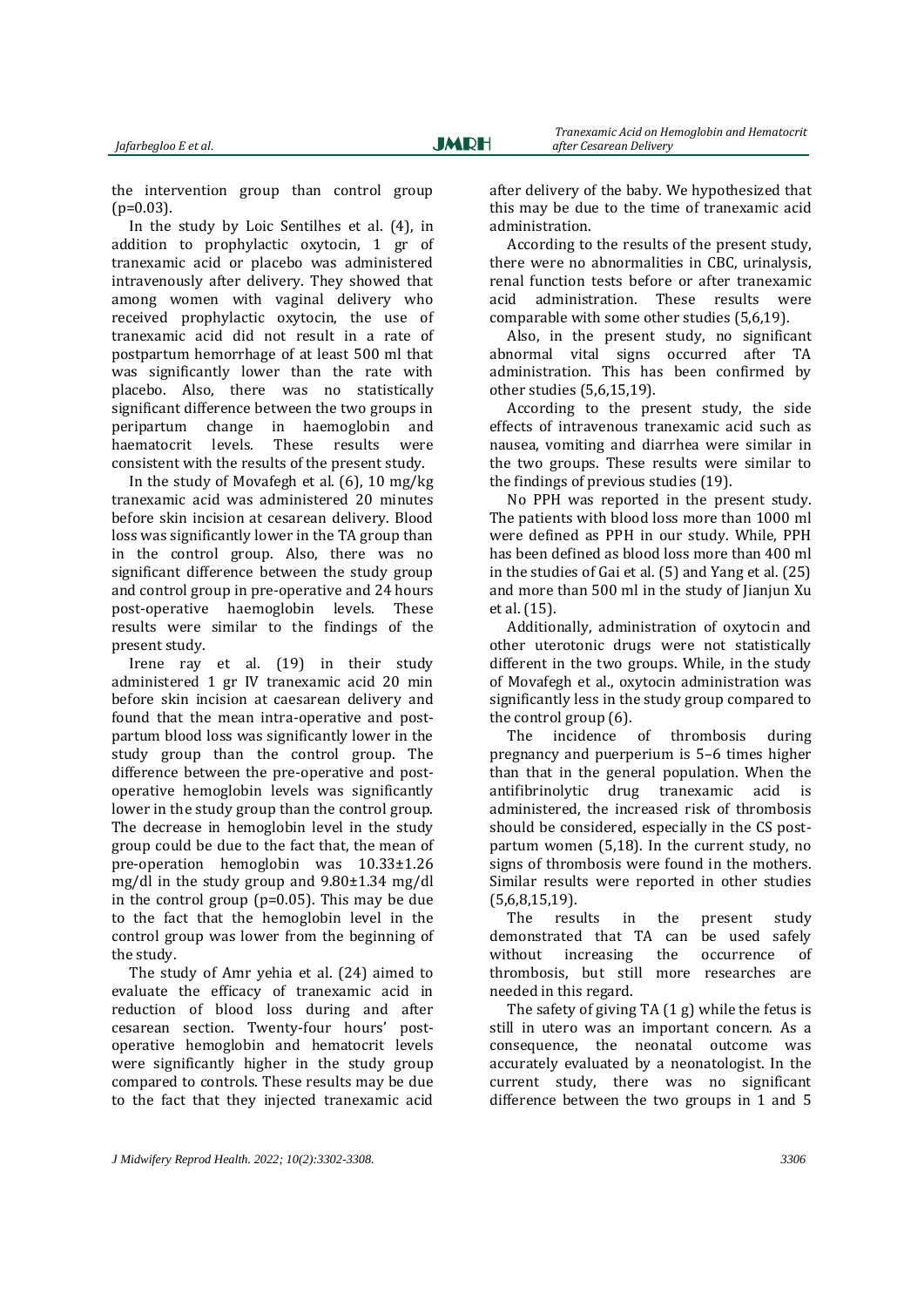minutes Apgar scores. None of the neonates required NICU admission. These results were comparable to the previous studies (5,19).

The strength of the study is that the necessary blinding was performed in the clinical trial.

The limitations of the present study include: only English or Persian articles were obtained, the study was not powered to test all side effects of the drug. More study should be implemented to investigate the safety of TA in future studies.

The practical results of the present study showed that TA administration reduces the volume of bleeding in the first 2 hours after delivery, but this reduction was not effective on hemoglobin and hematocrit levels. Therefore, it should be prescribed according to the clinical condition and possible complications.

#### **Conclusion**

Reduced blood loss after tranexamic acid was not associated with improvement of postoperative hemoglobin and hematocrit levels. While TA administration reduces the volume of bleeding in the first 2 hours after delivery in the study group**.**

#### **Acknowledgements**

This study was a part of the research project that has been registered in the Iranian Registry Clinical Trial Center with IRCT code of IRCT20091010002558N7. Also, the authors would like to thank Mrs. Arezoo Bahadori for her kind cooperation in preparing this manuscript.

#### **Conflicts of interest**

Authors declared no conflicts of interest.

#### **References**

- 1. [Sahhaf](https://www.ncbi.nlm.nih.gov/pubmed/?term=Sahhaf%20F%5BAuthor%5D&cauthor=true&cauthor_uid=25114373) F, [Abbasalizadeh](https://www.ncbi.nlm.nih.gov/pubmed/?term=Abbasalizadeh%20S%5BAuthor%5D&cauthor=true&cauthor_uid=25114373) S, [Ghojazadeh](https://www.ncbi.nlm.nih.gov/pubmed/?term=Ghojazadeh%20M%5BAuthor%5D&cauthor=true&cauthor_uid=25114373) M[,](https://www.ncbi.nlm.nih.gov/pubmed/?term=Velayati%20A%5BAuthor%5D&cauthor=true&cauthor_uid=25114373)  [Velayati](https://www.ncbi.nlm.nih.gov/pubmed/?term=Velayati%20A%5BAuthor%5D&cauthor=true&cauthor_uid=25114373) A, [Khandanloo](https://www.ncbi.nlm.nih.gov/pubmed/?term=Khandanloo%20R%5BAuthor%5D&cauthor=true&cauthor_uid=25114373) R, [Saleh](https://www.ncbi.nlm.nih.gov/pubmed/?term=Saleh%20P%5BAuthor%5D&cauthor=true&cauthor_uid=25114373) P, [Piri](https://www.ncbi.nlm.nih.gov/pubmed/?term=Piri%20R%5BAuthor%5D&cauthor=true&cauthor_uid=25114373) R[,](https://www.ncbi.nlm.nih.gov/pubmed/?term=Naghavi-Behzad%20M%5BAuthor%5D&cauthor=true&cauthor_uid=25114373)  [Naghavi-Behzad](https://www.ncbi.nlm.nih.gov/pubmed/?term=Naghavi-Behzad%20M%5BAuthor%5D&cauthor=true&cauthor_uid=25114373) M. Comparison effect of intravenous tranexamic acid and misoprostol for postpartum haemorrhage. Nigerian Medical Journal. 2014; 55(4): 348–353.
- 2. WHO guidelines for the management of postpartum haemorrhage and retained placenta. Available from: http:// whqlibdoc.wh o.int/publications/2009/9789241598514\_eng .pdf
- 3. World Health Orgaization. Caesarean section rates continue to rise, amid growing inequalities in access. Geneva: World Health

Organization. 2021. [cited 13 March 2022]. Available from: [https://www.w](https://www.w/) ho.int/news/I tem/16-06-2021-caesarean-section-ratescontinue-to-rise-amid-growing-inequalities-inaccess

- 4. Sentilhes L, Azria E, Senat M, Ray C, Vardon D, Perrotin F. Tranexamic Acid for the Prevention of Blood Loss after Vaginal Delivery. The New England Journal of Medicine Med. 2018; 379(8): 731-742.
- 5. Gai MY, Wu LF, Su QF et al. Clinical observation of blood loss reduced by tranexamic acid during and after caesarian section: a multicenter, randomized trial. European Journal of Obstetrics & Gynecology. 2004; 112 (2): 154– 157.
- 6. Movafegh A , Eslamian L, Dorabadi A. Effect of intravenous tranexamic acid administration on blood loss during and after cesarean delivery. International Journal of Gynecology and Obstetrics. 2011; 115(3): 224–226.
- 7. Jafarbegloo E, Faridnyia F, Ahangari R, mohammadbeigi A. Prophylactic use of tranexamic acid on blood loss in cesarean delivery: a randomized controlled- clinical trial. Trauma monthly. 2021; 26(1): 19-24.
- 8. Sekhavat L, Tabatabaii A, Dalili M, Farajkhoda T, Dehghani Tafti A. Efficacy of tranexamic acid in reducing blood loss after cesarean section. The Journal of Maternal-Fetal and Neonatal Medicine. 2009; 22(1): 72–75.
- 9. Ducloy-Bouthors AS, Jude B, Duhamel A, Broisin F, Huissoud C, Keita-Meyer H, Mandelbrot L, Tillouche N, Fontaine S, Goueff F, Depret-Mosser S, Vallet B. High-dose tranexamic acid reduces blood loss in postpartum haemorrhage. Critical Care. 2011; 15(117): 1-10.
- 10. Xia Y, Griffiths BB, Xue Q. Tranexamic acid for postpartum hemorrhage prevention in vaginal delivery: A meta-analysis. Medicine. 2020; 99(3): 1-7.
- 11. Mielke R , Obermeyer S. The Use of Tranexamic Acid to Prevent Postpartum Hemorrhage. Journal of Midwifery &Women's Health. 2020; 65( 3): 410-416.
- 12. [12. Gungorduk K, Asıcıoğlu O, Yıldırım G,Ark C, Tekirdağ A, Besımoglu B. Can Intravenous Injection of Tranexamic Acid Be Used in Routine Practice with Active Management of the Third Stage of Labor in Vaginal Delivery? A Randomized Controlled Study. American Journal of Perinatology. 2013; 30(5): 407–414.
- 13. Sentilhes L ,Daniel V, Darsonval A, Deruelle P, Vardon D, PerrotinF, Ray C, Senat M, Winer N, Maillard F, Deneux-Tharaux C. Study protocol. TRAAP - TRAnexamic Acid for Preventing

*3307 J Midwifery Reprod Health. 2022; 10(2):3302-3308.*